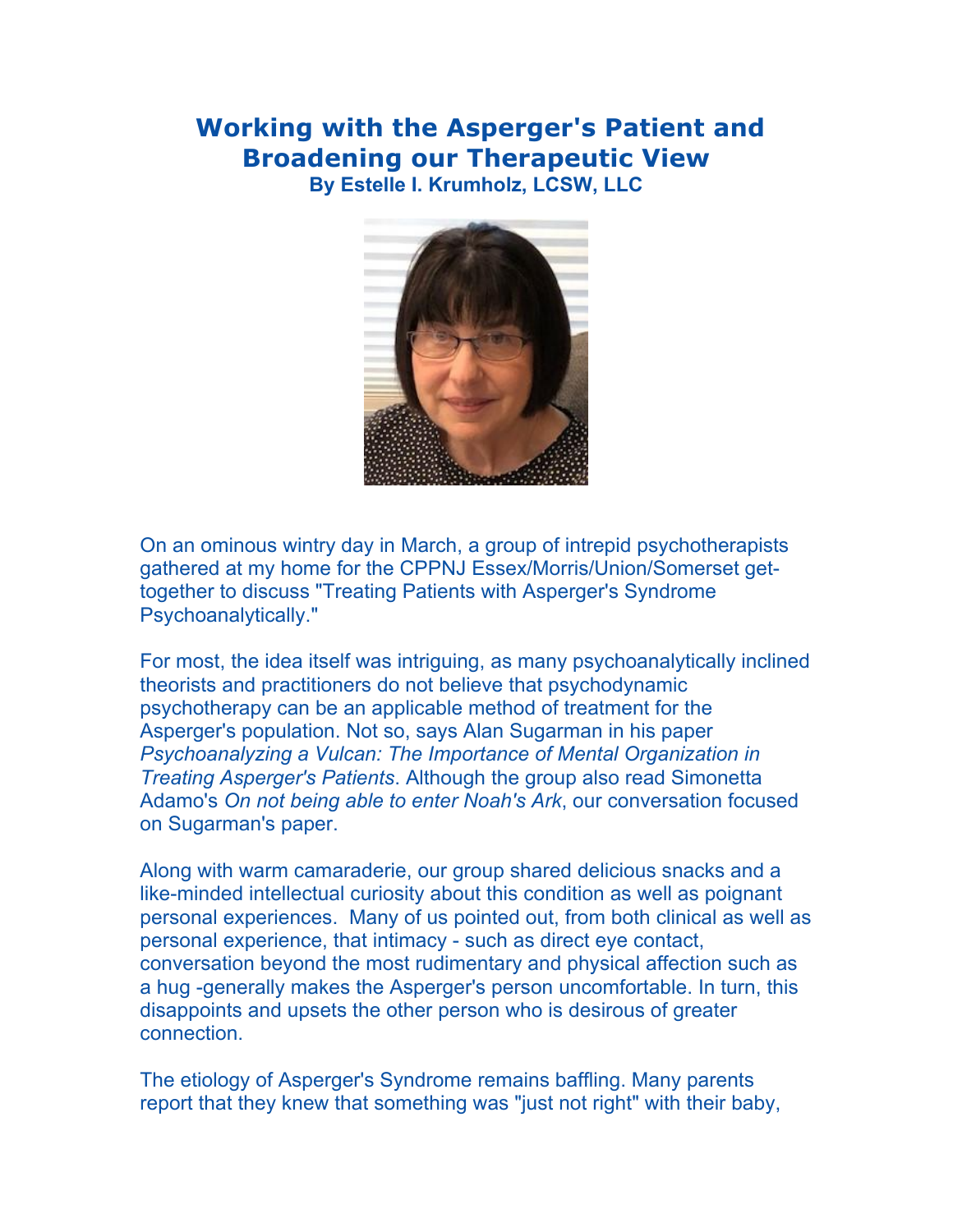even in infancy. As a result, this syndrome appears to be more constitutional than acquired. And, as with Sugarman's patient, many Asperger's patients have not suffered extreme trauma or parental misattunement that would account for their functional handicap of lack of attunement to themselves and others.

The questions before the group were: What can be done, if anything, to help the Asperger's patient avoid a life of shallow interpersonal experience and oftentimes low-level vocational attainment? Can our skills as psychoanalytic practitioners be used to help the Asperger's patient extend beyond his/her natural predilection toward isolation and avoidance of intimacy? And if we, as psychoanalytic psychotherapists, treat the Asperger's patient, can we truly call our work "psychoanalytic" if we are not working with the unconscious, or at least attempting to uncover unconscious material and eventually offer interpretive feedback?

I think we all admired Sugarman's description of his work with his patient: an overly-intellectualized young adult who saw himself as a "Mr. Spocklike" person who related only to what can be understood rationally. (His inability to mentalize and his lack of empathy were akin to Star Trek's half-Vulcan half-human Mr. Spock.) The patient, to whom Sugarman refers as Spock, was a bright young man with good verbal skills but who lacked the ability to connect with others. His narcissistic ideal of himself left no room for self-insight or understanding of others.

In the initial stage of treatment, Spock dismissed Sugarman's comments and interpretations with a "that would not be logical" rebuke. The therapist's traditional attempts to uncover inner conflicts were met with disdain and rejection. Sugarman admits that it took a little while before he realized that the patient's main difficulty lay with Asperger's Syndrome. At that point he wisely abandoned that approach. Instead, Sugarman began to focus on forming a bond with young Spock by appealing to his Vulcan logic and enlisting him to wonder why he could not maintain male friendships or the interest of any female. Our group easily understood the value of forming a bond with the patient and engaging with him on a level that was meaningful to him in the present.

Through the therapeutic alliance, young Spock became curious about his analyst's mind and subsequently about his own. This was the beginning step in mentalization. From many personal examples shared by those in our group, one of the main symptoms among Asperger's patients is the inability to comprehend how much the person's own actions influence how others respond. In the therapy, Spock grew to understand the importance